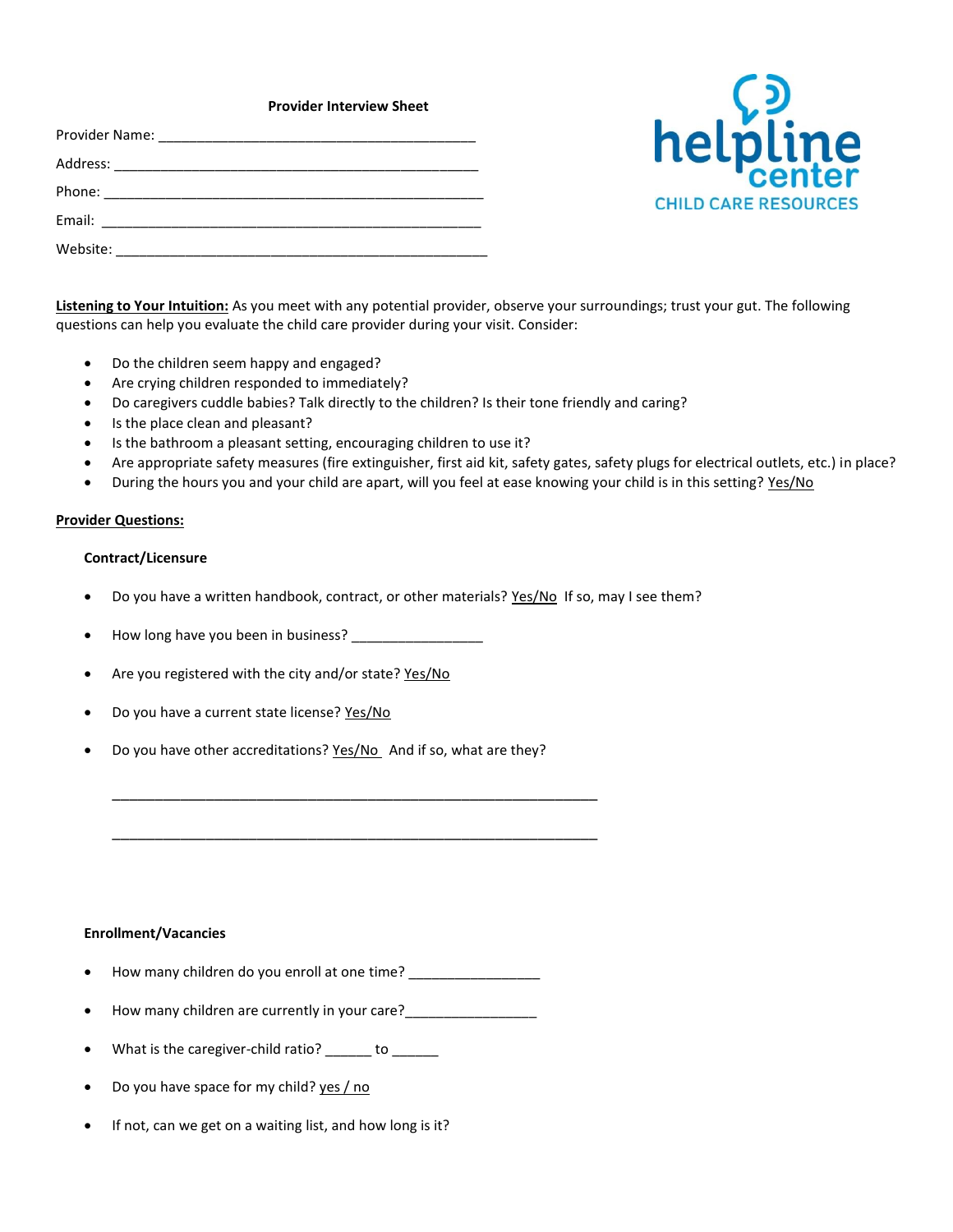## **Days and hours**

- What are your hours? \_\_\_\_\_\_\_\_\_\_\_\_\_\_\_\_\_\_\_\_\_\_\_\_\_\_\_\_\_\_\_\_\_\_\_\_\_\_\_\_\_
- What's your holiday schedule? \_\_\_\_\_\_\_\_\_\_\_\_\_\_\_\_\_\_\_\_\_\_\_\_\_\_\_\_\_\_\_\_\_\_\_\_
- On what other days are you closed? \_\_\_\_\_\_\_\_\_\_\_\_\_\_\_\_\_\_\_\_\_\_\_\_\_\_
- How flexible are you with pickup and drop-off times?\_\_\_\_\_\_\_\_\_\_\_\_\_\_\_\_\_\_\_\_\_\_\_\_\_\_\_\_\_\_\_\_\_\_\_\_\_\_\_\_\_\_\_\_\_\_\_\_\_\_\_\_\_\_\_

## **Costs**

- What are your fees? \_\_\_\_\_\_\_\_\_\_\_\_\_\_\_\_\_\_\_\_\_\_\_\_\_\_\_\_\_\_\_\_\_\_\_\_\_\_\_\_\_
- Is a deposit required to get on a waiting list? Yes/No
- Do you offer scholarships or sibling discounts? Yes/No
- Is there a late-pickup fee? Yes/No
- Do I pay when my child is ill or we're on vacation? Yes/No
- Do I pay when you are ill or on vacation? Yes/No
- How and when would you bill me? \_\_\_\_\_\_\_\_\_\_\_\_\_\_\_\_\_\_\_\_\_\_\_\_\_\_\_\_\_\_\_\_\_\_\_

\_\_\_\_\_\_\_\_\_\_\_\_\_\_\_\_\_\_\_\_\_\_\_\_\_\_\_\_\_\_\_\_\_\_\_\_\_\_\_\_\_\_\_\_\_\_\_\_\_\_\_\_\_\_\_

\_\_\_\_\_\_\_\_\_\_\_\_\_\_\_\_\_\_\_\_\_\_\_\_\_\_\_\_\_\_\_\_\_\_\_\_\_\_\_\_\_\_\_\_\_\_\_\_\_\_\_\_\_\_\_

\_\_\_\_\_\_\_\_\_\_\_\_\_\_\_\_\_\_\_\_\_\_\_\_\_\_\_\_\_\_\_\_\_\_\_\_\_\_\_\_\_\_\_\_\_\_\_\_\_\_\_\_\_\_\_

\_\_\_\_\_\_\_\_\_\_\_\_\_\_\_\_\_\_\_\_\_\_\_\_\_\_\_\_\_\_\_\_\_\_\_\_\_\_\_\_\_\_\_\_\_\_\_\_\_\_\_\_\_\_\_

### **Supplies**

- What supplies would I need to bring for my child?
- Which supplies are provided by your day care?

# **Interacting with parents**

- Do you encourage visits from parents? Yes/No
- Do you allow unscheduled visits? Yes/No
- How do you communicate with parents? Ex: Daily paper report or online app available

### **Primary caregiver questions**

Do you have any formal early childhood development or childcare training?

\_\_\_\_\_\_\_\_\_\_\_\_\_\_\_\_\_\_\_\_\_\_\_\_\_\_\_\_\_\_\_\_\_\_\_\_\_\_\_\_\_\_\_\_\_\_

\_\_\_\_\_\_\_\_\_\_\_\_\_\_\_\_\_\_\_\_\_\_\_\_\_\_\_\_\_\_\_\_\_\_\_\_\_\_\_\_\_\_\_\_\_\_\_\_\_\_\_\_\_\_\_\_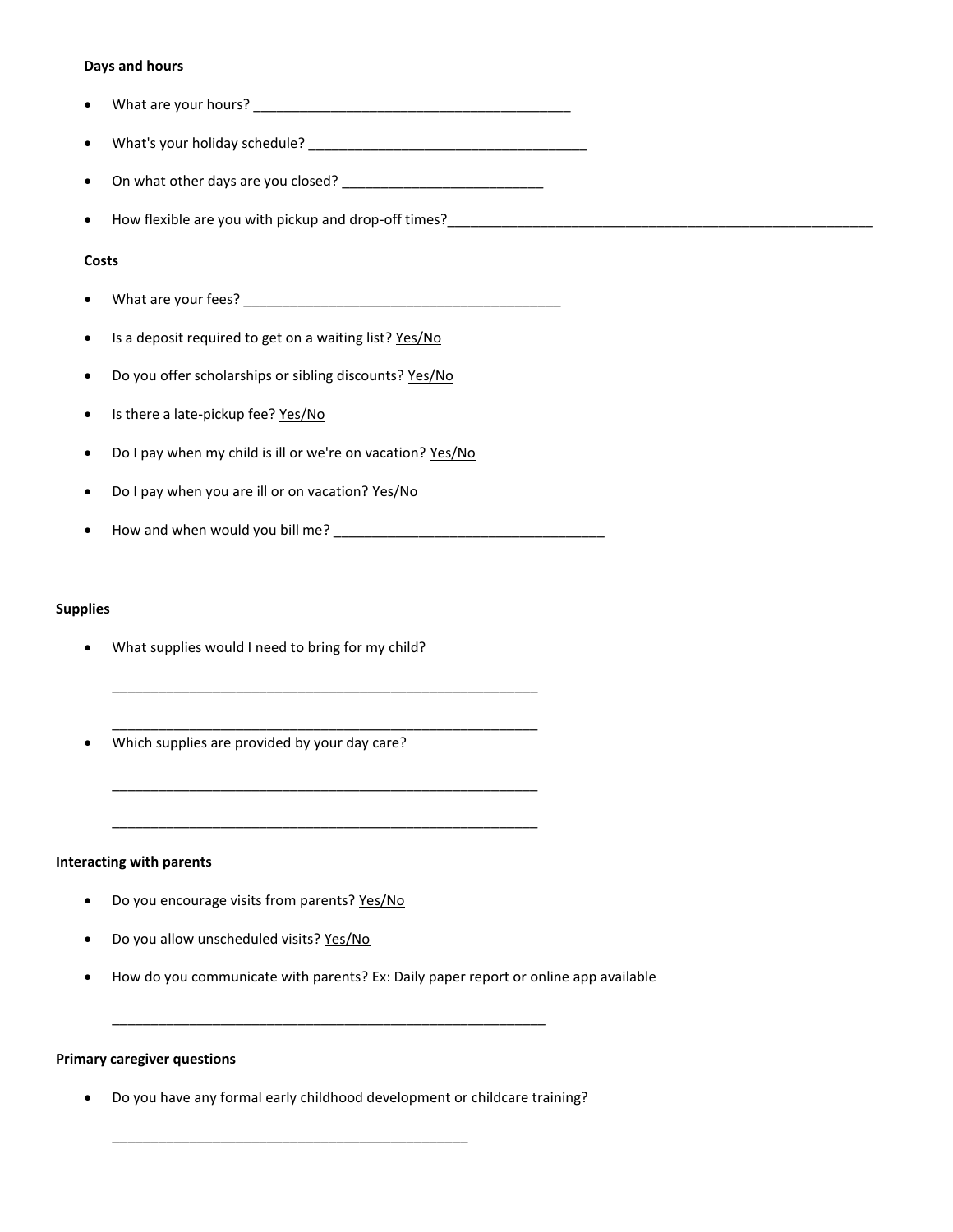- Why do you work with children? What do you like most about caring for them? What do you like least about it?
- How do you discipline children?
- How do you comfort children?
- \_\_\_\_\_\_\_\_\_\_\_\_\_\_\_\_\_\_\_\_\_\_\_\_\_\_\_\_\_\_\_\_\_\_\_\_\_\_\_\_\_\_\_\_\_\_\_\_\_\_\_\_\_\_\_ • Do you have current CPR/First Aid training (within two years)? Yes/No

\_\_\_\_\_\_\_\_\_\_\_\_\_\_\_\_\_\_\_\_\_\_\_\_\_\_\_\_\_\_\_\_\_\_\_\_\_\_\_\_\_\_\_\_\_\_\_\_\_\_\_\_\_\_\_

\_\_\_\_\_\_\_\_\_\_\_\_\_\_\_\_\_\_\_\_\_\_\_\_\_\_\_\_\_\_\_\_\_\_\_\_\_\_\_\_\_\_\_\_\_\_\_\_\_\_\_\_\_\_\_

\_\_\_\_\_\_\_\_\_\_\_\_\_\_\_\_\_\_\_\_\_\_\_\_\_\_\_\_\_\_\_\_\_\_\_\_\_\_\_\_\_\_\_\_\_\_\_\_\_\_\_\_\_\_\_

\_\_\_\_\_\_\_\_\_\_\_\_\_\_\_\_\_\_\_\_\_\_\_\_\_\_\_\_\_\_\_\_\_\_\_\_\_\_\_\_\_\_\_\_\_\_\_\_\_\_\_\_\_\_\_

\_\_\_\_\_\_\_\_\_\_\_\_\_\_\_\_\_\_\_\_\_\_\_\_\_\_\_\_\_\_\_\_\_\_\_\_\_\_\_\_\_\_\_\_\_\_\_\_\_\_\_\_\_\_\_

\_\_\_\_\_\_\_\_\_\_\_\_\_\_\_\_\_\_\_\_\_\_\_\_\_\_\_\_\_\_\_\_\_\_\_\_\_\_\_\_\_\_\_\_\_\_\_\_\_\_\_\_\_\_\_

\_\_\_\_\_\_\_\_\_\_\_\_\_\_\_\_\_\_\_\_\_\_\_\_\_\_\_\_\_\_\_\_\_\_\_\_\_\_\_\_\_\_\_\_\_\_\_\_\_\_\_\_\_\_\_

### **Caregiver's assistants**

- Do you have any additional staff or assistants? Yes/No
- If so, what are their credentials?
- Do they get benefits such as paid holidays? yes / no
- Do they get breaks during the day? yes / no
- How long do assistants work for you, on average?
- If you don't have assistants, who covers for you when you're not available?

\_\_\_\_\_\_\_\_\_\_\_\_\_\_\_\_\_\_\_\_\_\_\_\_\_\_\_\_\_\_\_\_\_\_\_\_\_\_\_\_\_\_\_\_\_\_\_\_\_\_\_\_\_\_\_

\_\_\_\_\_\_\_\_\_\_\_\_\_\_\_\_\_\_\_\_\_\_\_\_\_\_\_\_\_\_\_\_\_\_\_\_\_\_\_\_\_\_\_\_\_\_\_\_\_\_\_\_\_\_\_

\_\_\_\_\_\_\_\_\_\_\_\_\_\_\_\_\_\_\_\_\_\_\_\_\_\_\_\_\_\_\_\_\_\_\_\_\_\_\_\_\_\_\_\_\_\_\_\_\_\_\_\_\_\_\_

\_\_\_\_\_\_\_\_\_\_\_\_\_\_\_\_\_\_\_\_\_\_\_\_\_\_\_\_\_\_\_\_\_\_\_\_\_\_\_\_\_\_\_\_\_\_\_\_\_\_\_\_\_\_\_

Name: $\_$ 

\_\_\_\_\_\_\_\_\_\_\_\_\_\_\_\_\_\_\_\_\_\_\_\_\_\_\_\_\_\_\_\_\_\_\_\_\_\_\_\_\_\_\_\_\_\_\_\_\_\_

Phone #:

How do you screen your assistants and backup providers? Do you do background checks on them before hiring?

## **Activities**:

- What activities do you like to do with the children?
- Are your toys and activities age-appropriate? Yes/No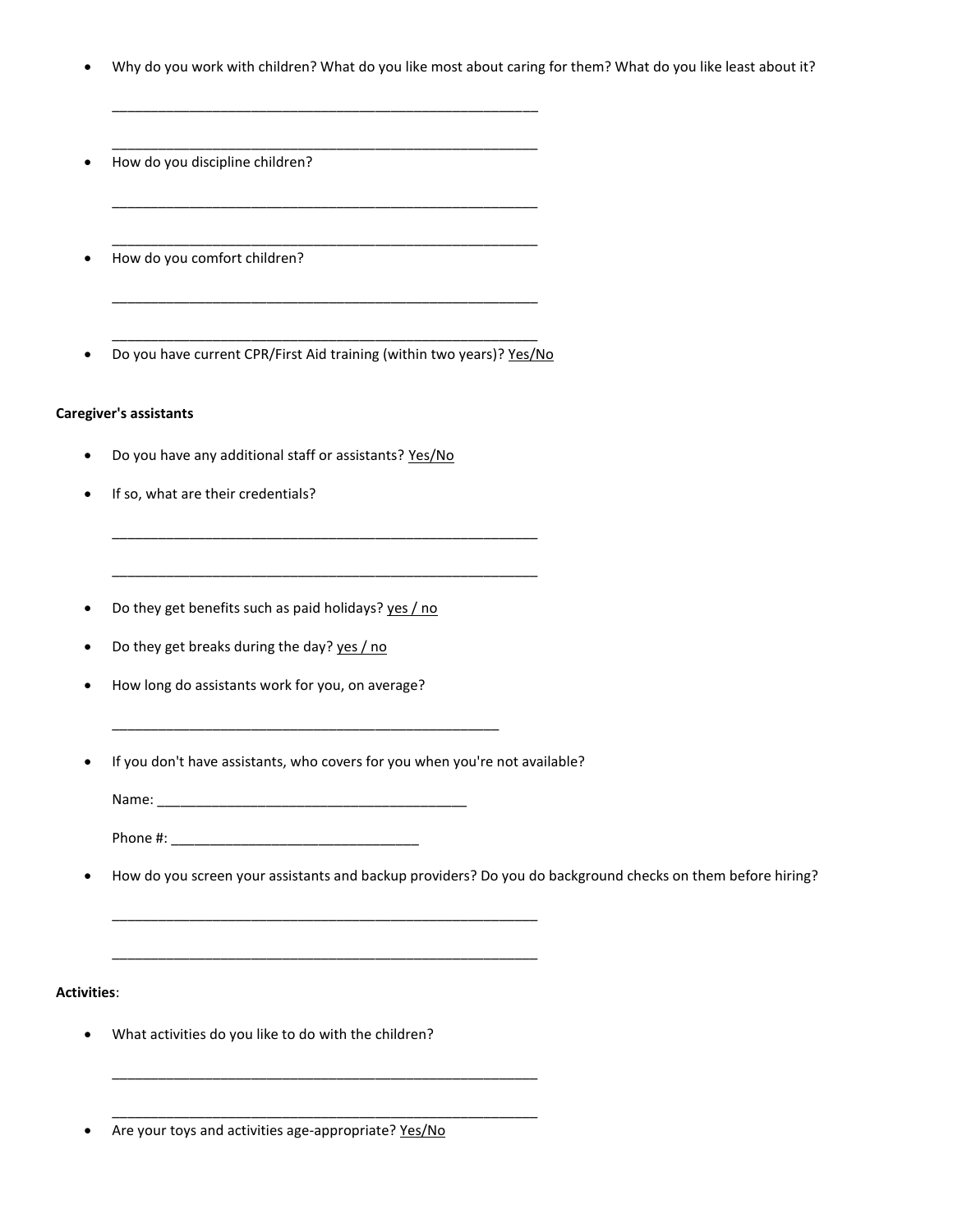Do you have a comfortable, childproofed indoor play area where babies can safely explore and develop physical skills?

Yes/No

- Do you have a safe, enclosed outside play area that encourages large-motor skills (climbing, running, jumping)? Yes/No
- What potty-training methods do you use for toddlers?

\_\_\_\_\_\_\_\_\_\_\_\_\_\_\_\_\_\_\_\_\_\_\_\_\_\_\_\_\_\_\_\_\_\_\_\_\_\_\_\_\_\_\_\_\_\_\_\_\_\_\_\_\_\_

\_\_\_\_\_\_\_\_\_\_\_\_\_\_\_\_\_\_\_\_\_\_\_\_\_\_\_\_\_\_\_\_\_\_\_\_\_\_\_\_\_\_\_\_\_\_\_\_\_\_\_\_\_\_\_

\_\_\_\_\_\_\_\_\_\_\_\_\_\_\_\_\_\_\_\_\_\_\_\_\_\_\_\_\_\_\_\_\_\_\_\_\_\_\_\_\_\_\_\_\_\_\_\_\_\_\_\_\_\_\_

\_\_\_\_\_\_\_\_\_\_\_\_\_\_\_\_\_\_\_\_\_\_\_\_\_\_\_\_\_\_\_\_\_\_\_\_\_\_\_\_\_\_\_\_\_\_\_\_\_\_\_\_\_\_\_

\_\_\_\_\_\_\_\_\_\_\_\_\_\_\_\_\_\_\_\_\_\_\_\_\_\_\_\_\_\_\_\_\_\_\_\_\_\_\_\_\_\_\_\_\_\_\_\_\_\_\_\_\_\_\_

\_\_\_\_\_\_\_\_\_\_\_\_\_\_\_\_\_\_\_\_\_\_\_\_\_\_\_\_\_\_\_\_\_\_\_\_\_\_\_\_\_\_\_\_\_\_\_\_\_\_\_\_\_\_\_

\_\_\_\_\_\_\_\_\_\_\_\_\_\_\_\_\_\_\_\_\_\_\_\_\_\_\_\_\_\_\_\_\_\_\_\_\_\_\_\_\_\_\_\_\_\_\_\_\_\_\_\_\_\_\_

- May I see the daily schedule/routine?
- How do you monitor screen time throughout the day?

### **Health, Hygiene, and Safety**

- Must children be immunized in order to attend? Yes/No
- What is your sick-child policy?
- How do you dispense medications during the day?
- Do you allow smoking in the house? Yes/No
- Do caregivers wash their hands after changing diapers and before feeding the children? Yes/No
- Are older children taught to wash their hands after using the potty? Yes/No
- How often are the toys cleaned and replaced?
- Are indoor and outdoor play areas childproofed and escape-proof? Yes/No

\_\_\_\_\_\_\_\_\_\_\_\_\_\_\_\_\_\_\_\_\_\_\_\_\_\_\_\_\_\_\_\_\_\_\_\_\_\_\_\_\_\_\_\_\_\_\_\_\_\_\_\_\_\_\_

\_\_\_\_\_\_\_\_\_\_\_\_\_\_\_\_\_\_\_\_\_\_\_\_\_\_\_\_\_\_\_\_\_\_\_\_\_\_\_\_\_\_\_\_\_\_\_\_\_\_\_\_\_\_\_

\_\_\_\_\_\_\_\_\_\_\_\_\_\_\_\_\_\_\_\_\_\_\_\_\_\_\_\_\_\_\_\_\_\_\_\_\_\_\_\_\_\_\_\_\_\_\_\_\_\_\_\_\_\_\_

- Are the children ever left unattended? Yes/No
- What is your sign in/sign out policy?
- Are the doors locked and secure? Yes/No
- What is your release policy? Who may pick up my child?
- Do you receive personal visitors (not affiliated with the daycare business) during the day? Yes/No